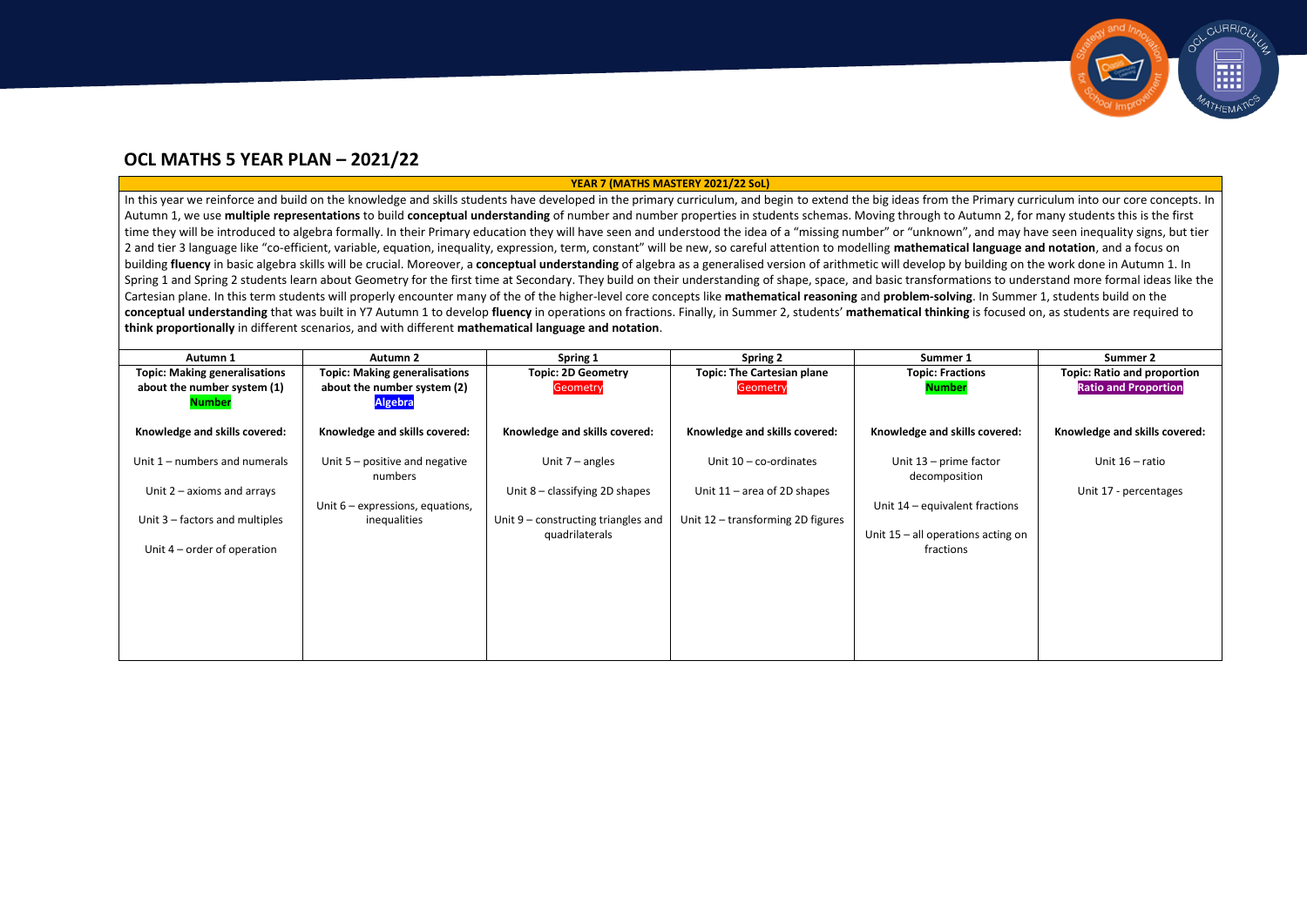### **YEAR 8 (MATHS MASTERY 2021/22 SoL)**

In year 8, we build on the strong foundations of **fluency** and **conceptual understanding** built in Y7 to explore some of the more advanced core concepts, and brand-new mathematical ideas. In Autumn 1, students explore sequences, and develop their **conceptual understanding** of algebra as a generalised arithmetic, by understanding how to algebraically describe the number sequences they encountered in their Primary education. Later in the half term, students build on the fluency in algebra they built in Y7 Autumn 2 to *form* and solve equations and inequalities, and in doing so build their **mathematical reasoning**, and **problem-solving** abilities. In Autumn 2, students' schemas around algebra are extended to include geometric interpretations of the equations they have been solving so far. This unit is also an application of the knowledge they have about the cartesian plane from Y7 Spring 2. In teaching students how to link these ideas, **mathematical language, representation and notation** will be crucial, as will a conceptual understanding of graphs as an infinity of individual coordinates. In Spring 1, students revisit the core concept of proportional thinking (from Y7 Summer 2), and apply the knowledge about graphs they have just learned in Y8 Autumn 2, to come to develop their **mathematical reasoning** in the arena of direct and inverse proportion. As with many units concerning ratio and proportion, fluency in the fundamental skills will be an important 'barrier to entry'. To support with this, the use of **multiple representations**, a focus on **mathematical language**, to build **conceptual** understanding will be important to teaching. In Spring 2, students encounter the curriculum area of probability and statistics for the first time in their lives. This is no longer covered in the Primary curriculum, and therefore, an extreme clarity in the **mathematical language** we introduce will be crucial to developing strong foundational understanding. Finally, in Summer 1 and Summer 2, students build on the 2 half-terms of geometry they learned in Y7, deepening their **fluency** and **mathematical thinking**, and extending these ideas to yet more formal contexts. This term will be an important term in developing students **problem-solving** skills, and supporting students to present their work in a way that supports clarity in their **mathematical reasoning.**

| Autumn 1                                                                                                                                                     | <b>Autumn 2</b>                                                                                              | Spring 1                                                                                              | <b>Spring 2</b>                                                                                                                                       | Summer 1                                                                     | Summer 2                                                                                                       |
|--------------------------------------------------------------------------------------------------------------------------------------------------------------|--------------------------------------------------------------------------------------------------------------|-------------------------------------------------------------------------------------------------------|-------------------------------------------------------------------------------------------------------------------------------------------------------|------------------------------------------------------------------------------|----------------------------------------------------------------------------------------------------------------|
| <b>Topic: Equations and inequalities</b><br>Number + Algebra                                                                                                 | <b>Topic: Graphs</b><br><b>Algebra</b>                                                                       | <b>Topic: Proportional Reasoning</b><br><b>Ratio and Proportion</b>                                   | <b>Topic: Representations and</b><br>reasoning with data<br><b>Probability &amp; Statistics</b>                                                       | <b>Topic: Angles</b><br><b>Geometry</b>                                      | Topic: Area, volume and surface<br>area<br><b>Geometry</b>                                                     |
| Knowledge and skills covered:                                                                                                                                | Knowledge and skills covered:                                                                                | Knowledge and skills covered:                                                                         | Knowledge and skills covered:                                                                                                                         | Knowledge and skills covered:                                                | Knowledge and skills covered:                                                                                  |
| Unit $1 -$ Sequences<br>Unit 2 - Forming and Solving<br>Equations<br>Unit $3$ – forming and solving                                                          | Unit $4$ – linear graphs and identify<br>key features of linear graphs<br>Unit $5 -$ accuracy and estimation | Unit $6$ – ratio<br>Unit 7 - Real life graphs and rate<br>Unit $8$ – direct and inverse<br>proportion | Unit 9 - univariate data (construct<br>and interpret charts and graphs,<br>mean, mode, median, range)<br>Unit 10 - bivariate data (scatter<br>graphs) | Unit $11$ – angles in parallel lines<br>and polygons<br>Unit $12 -$ bearings | Unit 13 – circles and composite<br>shapes<br>Unit $14$ – volume of prisms<br>Unit 15 – surface area of prisms. |
| inequalities<br>*NB: The sequences unit here<br>should cover everything needed<br>on the KS3 curriculum, as the Y9<br>unit was removed due to<br>repetition. |                                                                                                              |                                                                                                       |                                                                                                                                                       |                                                                              |                                                                                                                |

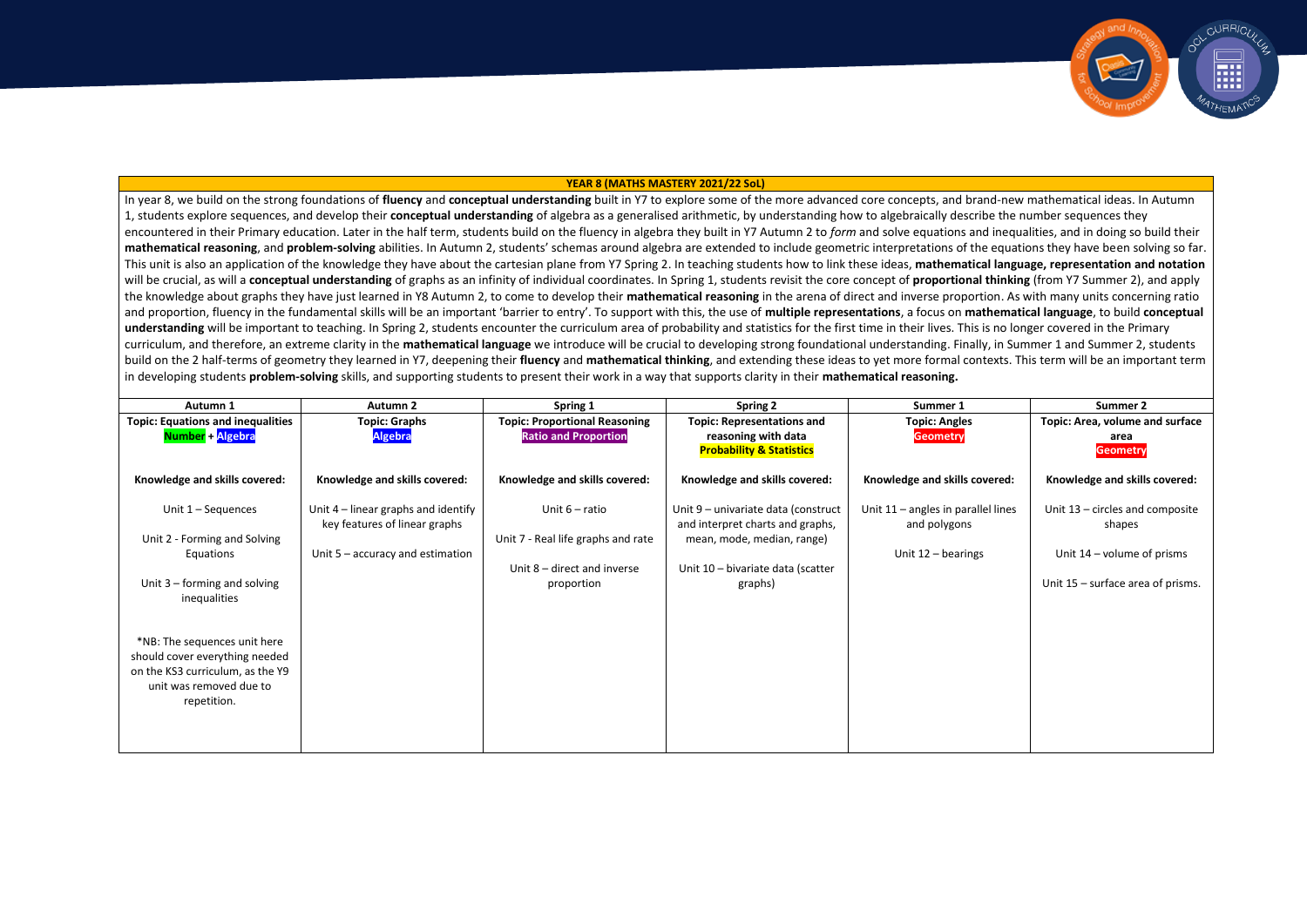#### **YEAR 9 (OCL SoL 2021-22)**

In year 9, students have spent 2 years developing a **conceptual understanding** of many of the central ideas in number, algebra, and ratio, as well as **fluency** in many of the skills necessary to achieve at KS4. This vear, this knowledge and these skills are utilised to explore more advanced and 'exotic' areas of Mathematics, as students prepare to begin studying the formal Mathematics of GCSE Maths next year. In Autumn 1, students are exposed to a variety of curriculum areas which cement their **fluency** and **conceptual understanding** in preparation for the more advanced ideas in the rest of Y9. In Autumn 2, students' understanding of algebra is deepened and extended as they reason with purely abstract ideas, including changing the subject, and algebraic factorisation. In this half term, **mathematical thinking** and **mathematical reasoning** feature prominently. These algebraic ideas are built on in Spring 2, when graphs are studied as an alternative **representation** of the equations and inequalities they have come to manipulate **fluently**. In Spring 1, and Summer 1, students' build on the large maps of geometry knowledge they have built over their education to encounter more nuanced **problem-solving** in spring 1, including forming and solving equations, before brand new ideas are introduced in Trigonometry. Students need to **reason mathematically** and have a **fluent, conceptual**  understanding of many previous areas of the curriculum to access this well – including congruence and similarity from Y9 Spring 1, equations and algebraic manipulation from Y9 Autumn 2, and on all occasions before that as their algebraic skills developed, and number skills from across Y7 and Y8. Finally, in Summer 2, students' meet mathematical Probability for the first time. They build on their understanding of data from Y8 Spring 2 to develop a **conceptual understanding** of the difference between experimental and theoretical probability, and develop **fluency** in using the different tables and graphs which **represent** the data.

| Autumn 1                                                | <b>Autumn 2</b>                                          | Spring 1                           | Spring 2                                              | Summer 1                      | <b>Summer 2</b>                                                    |
|---------------------------------------------------------|----------------------------------------------------------|------------------------------------|-------------------------------------------------------|-------------------------------|--------------------------------------------------------------------|
| <b>Topic: Coordinates, Linear</b>                       | <b>Topic: Algebraic Expressions</b>                      | Topic: 2D geometry                 | <b>Topic: Equations and Inequalities</b>              | <b>Topic: Trigonometry</b>    | <b>Topic: Statistics</b>                                           |
| <b>Graphs, Proportion, and Standard</b>                 | <b>Algebra</b>                                           | <b>Geometry</b>                    | <b>Algebra</b>                                        | Geometry                      | <b>Probability &amp; Statistics</b>                                |
| Form<br>Number + Algebra<br><b>Ratio and Proportion</b> |                                                          |                                    |                                                       |                               |                                                                    |
| Knowledge and skills covered:                           | Knowledge and skills covered:                            | Knowledge and skills covered:      | Knowledge and skills covered:                         | Knowledge and skills covered: | Knowledge and skills covered:                                      |
| Unit $1$ – Coordinates                                  | Unit 5 - Algebra Recap                                   | Unit 8 – Constructions             | Unit 12 - Linear equations and<br><b>Inequalities</b> | Unit 15 - Pythagoras          | Unit 18 - Probability                                              |
| Unit $2$ – Linear Graphs                                | Unit 6 – Expanding and Factorising                       | Unit 9 – Congruence and Similarity |                                                       | Unit 16 - Trigonometry        | Unit 19 - Mean from Grouped                                        |
|                                                         |                                                          |                                    | Unit 13 - Simultaneous Equations                      |                               | Data                                                               |
| Unit 3 - Direct, Inverse Proportion                     | Unit 7 - Algebraic Manipulation                          | Unit $10$ – Triangles and          |                                                       | Unit 17 - Proof               |                                                                    |
| Unit 4 – Standard Form                                  |                                                          | Quadrilaterals                     | Unit 14 – Quadratic and other                         |                               | Unit 20 - Comparing Distributions                                  |
|                                                         |                                                          |                                    | Graphs                                                |                               | Unit 21 - Cumulative Frequency                                     |
|                                                         |                                                          |                                    |                                                       |                               | and Box Plots                                                      |
|                                                         |                                                          |                                    |                                                       |                               |                                                                    |
|                                                         | *NB: Unit 5: Sequences was                               | *NB: Unit 11: Angles in Polygons   |                                                       |                               | *NB: We switched out scatter                                       |
|                                                         | originally here, but I have replaced                     | was removed, as it is repeated in  |                                                       |                               | graphs for the unit on cumulative                                  |
|                                                         | it with algebra recap, as<br>sequences is covered in Y8. | the new Y8 curriculum.             |                                                       |                               | frequency and box plots, as scatter<br>graphs is a repeat from Y8. |

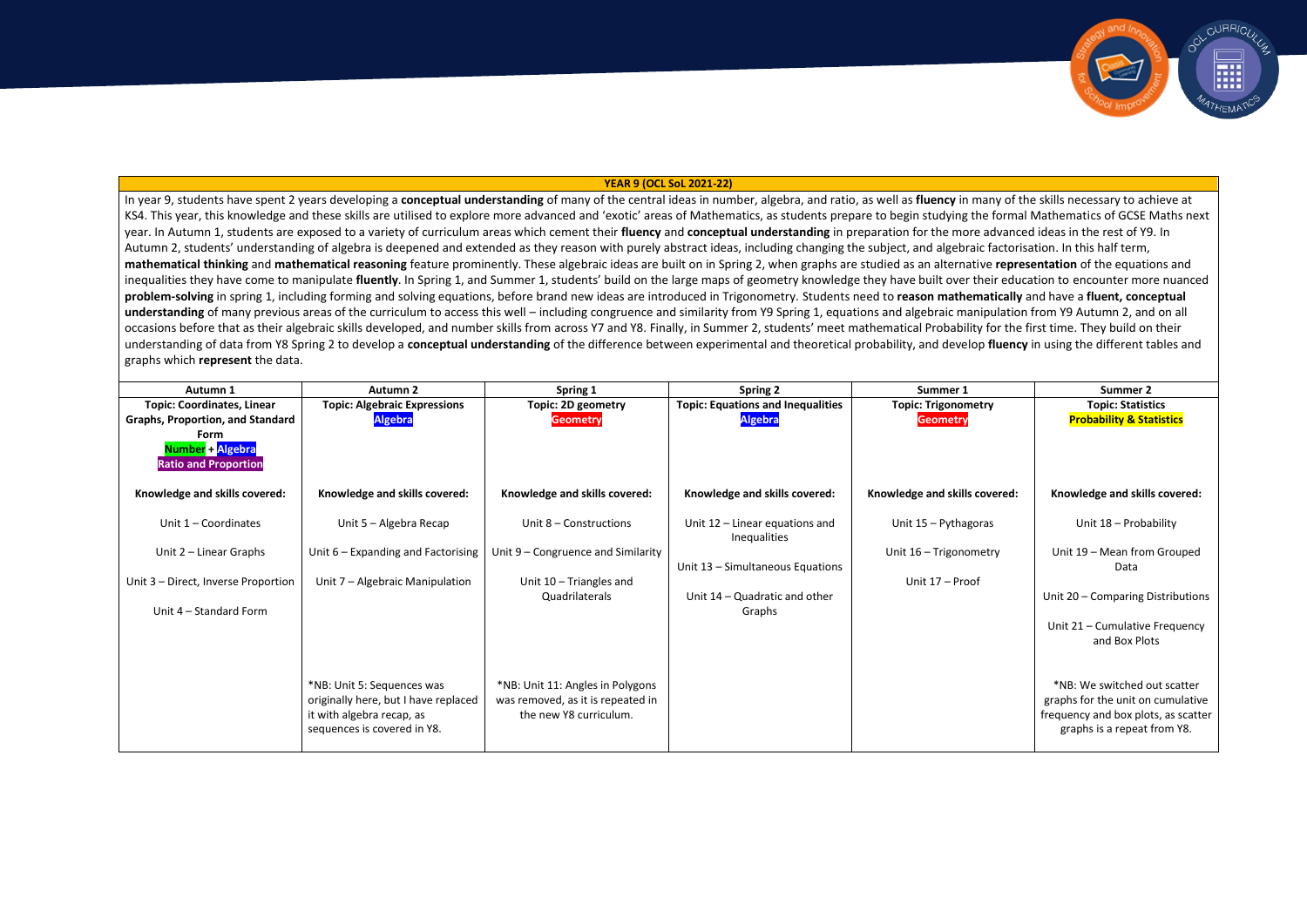## **YEAR 10 (OCL SoL 2021-22)**

CURRIC

In Y10, students enter the first year of formal study for their GCSE. In many schools, students have been tiered into foundation or higher according to how well they fared with the more advanced topics in Y9. For students those on the foundation tier, core knowledge and skills are revisited, to ensure that students have the fluency and conceptual understanding necessary to access the entire KS4 curriculum. Having revisited knowledge and ski equipped to fully explore the core concepts of mathematical thinking, mathematical reasoning, and problem-solving. This is done in every half term, as students build up to answering exam-style questions, and teachers model **and notation** which is suitably formal for KS4.

|               | Autumn 1                                                                                                                                                                           | Autumn <sub>2</sub>                                                                                                                                          | Spring 1                                                                                                                                                         | <b>Spring 2</b>                                                                                                                                                                                                    | Summer 1                                                                                                                                                                                                                                                            | Summer 2                                                                                                                                                                                                           |
|---------------|------------------------------------------------------------------------------------------------------------------------------------------------------------------------------------|--------------------------------------------------------------------------------------------------------------------------------------------------------------|------------------------------------------------------------------------------------------------------------------------------------------------------------------|--------------------------------------------------------------------------------------------------------------------------------------------------------------------------------------------------------------------|---------------------------------------------------------------------------------------------------------------------------------------------------------------------------------------------------------------------------------------------------------------------|--------------------------------------------------------------------------------------------------------------------------------------------------------------------------------------------------------------------|
|               | <b>Topic: Number</b><br><b>Number</b>                                                                                                                                              | <b>Topic: Algebra</b><br><b>Algebra</b>                                                                                                                      | <b>Topic: Percentages and probability</b><br><b>Number + Probability &amp; Statistics</b>                                                                        | <b>Topic: Geometry</b><br>Geometry                                                                                                                                                                                 | <b>Topic: Similarity</b><br><b>Ratio and Proportion</b><br>Geometry                                                                                                                                                                                                 | <b>Topic: Data handling</b><br><b>Probability &amp; Statistics</b>                                                                                                                                                 |
| FOUNDATION    | Knowledge and skills covered:<br>Unit $1$ – factors, multiples and<br>primes<br>Unit $2$ – powers and roots<br>Unit $3$ – indices<br>Unit 4 – standard form<br>Unit 6 - sequences  | Knowledge and skills covered:<br>Unit 6 - algebra (KS3 review)<br>Unit $7 -$ quadratics<br>Unit $8 -$ quadratic graphs<br>Unit 9 - simultaneous equations    | Knowledge and skills covered:<br>Unit 10 - fractions, decimals and<br>percentages<br>Unit $11$ – percentages<br>Unit 12 - probability, sets and<br>Venn diagrams | Knowledge and skills covered:<br>Unit 13 - transformations<br>Unit $14 - 2D$ shapes including circle<br>geometry<br>Unit $15 - 3D$ shapes<br>Unit 16 - volume and surface area                                     | Knowledge and skills covered:<br>Unit 17 - ratio review<br>Unit 18 - compound measure and<br>direct and indirect proportion<br>Unit 19 - Pythagoras' Theorem<br>review<br>Unit 20 - similarity and<br>Trigonometry                                                  | Knowledge and skills covered:<br>Unit $21$ – averages and range<br>Unit 22 - data collection and<br>sampling<br>Unit 23 - presenting data including<br>scatter graphs                                              |
|               | <b>Topic: Number</b><br><b>Number</b>                                                                                                                                              | <b>Topic: Algebra</b><br><b>Algebra</b>                                                                                                                      | <b>Topic: Percentages and probability</b><br><b>Number + Probability &amp; Statistics</b>                                                                        | <b>Topic: Geometry</b><br>Geometry                                                                                                                                                                                 | <b>Topic: Similarity</b><br><b>Ratio and Proportion</b><br>+ Geometry                                                                                                                                                                                               | <b>Topic: Data handling</b><br><b>Probability &amp; Statistics</b>                                                                                                                                                 |
| <b>HIGHER</b> | Knowledge and skills covered:<br>Unit $1$ – powers and roots<br>Unit $2$ – surds and irrational<br>numbers<br>Unit $3$ – indices<br>Unit 4 - standard form<br>Unit $5 -$ sequences | Knowledge and skills covered:<br>Unit $6 -$ quadratics<br>Unit $7$ – quadratic graphs<br>Unit $8$ – algebraic fractions<br>Unit $9$ – simultaneous equations | Knowledge and skills covered:<br>Unit 10 - fractions, decimals and<br>percentages<br>Unit $11$ – percentages<br>Unit 12 - probability, sets and<br>Venn diagrams | Knowledge and skills covered:<br>Unit 13 - transformations<br>Unit 14 - upper and lower bounds<br>Unit $15 - 2D$ shapes including circle<br>geometry<br>Unit $16 - 3D$ shapes<br>Unit 17 - volume and surface area | Knowledge and skills covered:<br>Unit 18 – ratio review<br>Unit 19 - compound measure and<br>direct and indirect proportion<br>Unit 20 - Pythagoras' Theorem<br>review<br>Unit $21 -$ similarity and<br>Trigonometry<br>Unit 22 - 3D Trigonometry and<br>Pythagoras | Knowledge and skills covered:<br>Unit $23$ – averages and range<br>Unit 24 - data collection and<br>sampling<br>Unit 25 - presenting data including<br>scatter graphs<br>Unit 26 - further statistical<br>diagrams |
|               |                                                                                                                                                                                    | End of Year exam: AQA November 2020 Paper 1, 2 and 3 (FOUNDATION or HIGHER)                                                                                  |                                                                                                                                                                  |                                                                                                                                                                                                                    |                                                                                                                                                                                                                                                                     |                                                                                                                                                                                                                    |